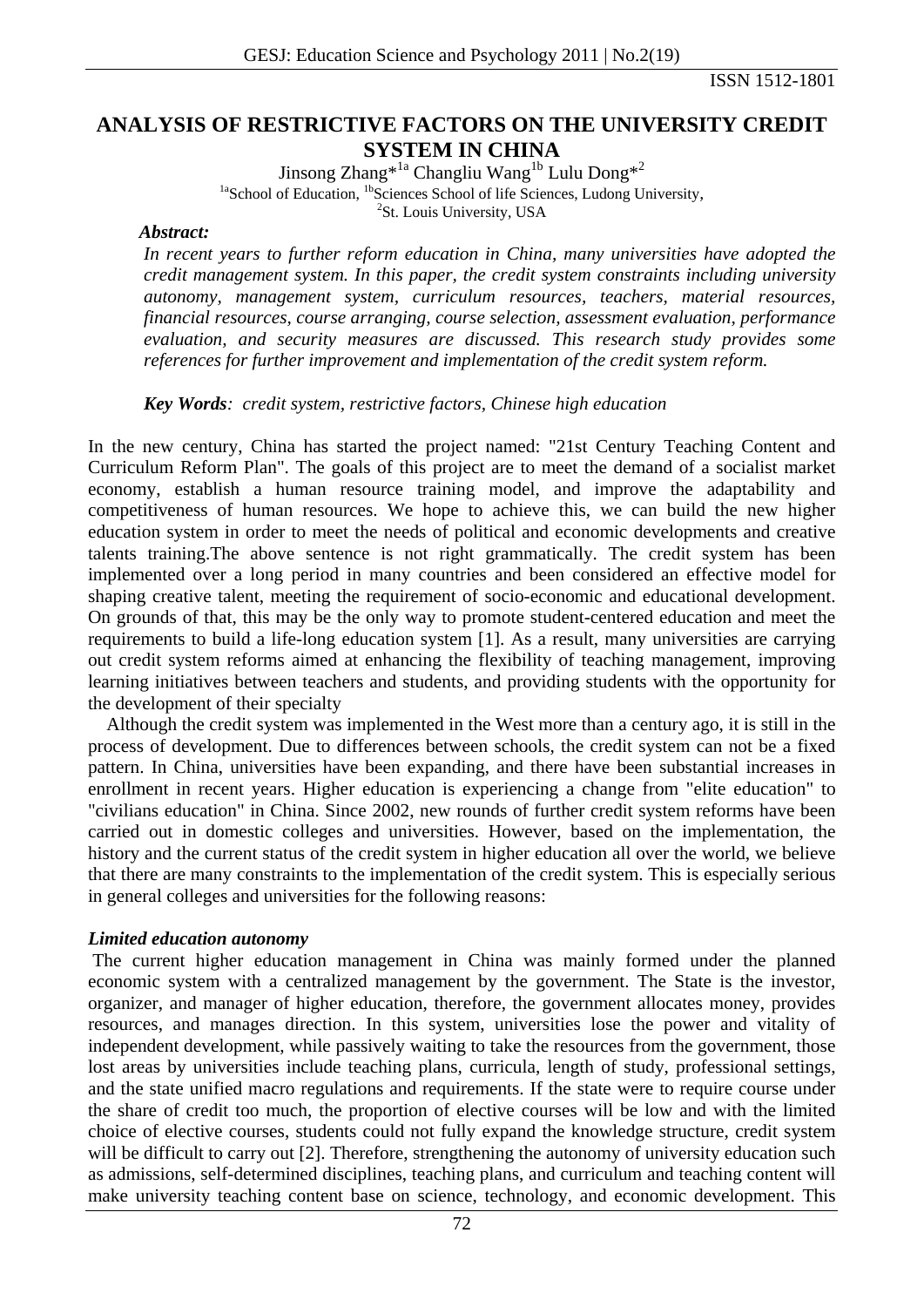strengthening will also help update course content, adjust the curriculum teaching plans, and create a large number of elective courses, which will ensure the smooth implementation of the credit system.

### *Blockage of the management system*

The credit system is not just one but rather a package of reforms. From the managerial point of view, there are three factors that restrict the implementation of such system. First, the current system of teaching management in China is still largely dominated by the planning mechanism and run according to a uniform rhythm. The second factor is that the current enrollment system is "a test for a life". The student is recruited by enrollment plan, arranged to certain department according to their professional plans, and trained in accordance with the fundamental unity of teaching plans. Therefore, from enrollment to graduation, each student is "be planned", and the student loses the freedom to independently choose a major[3]. Although most universities allow students to transfer and thus meaning a conversion of professional, independence between departments within the school is strong; that is, mutual communication and cooperation is very limited, and the proportion of professional students between "cold (unpopular)" and "hot (popular)" are significant different, creating difficulties in transferring between different departments. Consequently, only few students can change their majors, which obviously does not meet the requirement of free major transfer. This makes it difficult to fully implement the credit system. Third, the current credit system in teaching management system is flawed. Credit system should be a flexible teaching management system, while its operation is much more complicated than the academic year system. It needs a series of very strict and standardized systems to provide support for teaching, such as the elective system, tutorial system, rehabilitation system, the exemption system, mutual recognition of credits exchange system, the experimental system, the examination management system, performance management system, charging system, education quality and register management for the leave of absence, suspension, return to school, major transfer, professional transfer, withdrawal, early graduation, extended learning period. Without those systems, it is very hard to achieve a good management.

### *The lack of curriculum resources*

The elective system is the prerequisite and core of the credit system. It is characterized by full respect for the outstanding student in the sense of fun, character, personality, and differences in ability. With this, students are able to choose and self-design these free electives, which will allow these students to improve their qualities, knowledge, and abilities and to expand the individualized self-initiative of personality. The prerequisite basis for elective system is to be able to set sufficient quantity of high quality elective courses. It must be ensured enough elective courses with good quality, without sufficient courses, students can't find the one they need. Therefore, the rich curriculum resources are the basis of the credit system. Otherwise, electives are only a mere formality, as it serves only as "ticket provider" since no course is optional. It is statistically showed that in the United States, most four-year universities will commence the classes with the number of more than 5000, while that in Chinese universities is on average less than 2000. For example, it is roughly 3,900 in Tsinghua University and around 4000 in Peking University, while in Harvard's College of Liberal Arts alone, there are more than 3,000 courses available [4-5]. Elective courses in foreign universities make a large proportion, and students are able to select courses with a large degree of freedom, and this allows the credit system to survive and develop. In the Massachusetts Institute of Technology, for a total of 360 credits, free choice of course credit is 300 points, which is 83.3% of the total credits, and undergraduate elective courses in France is as high as 40-60% [6]. In contrast, in Chinese universities, total credits for undergraduates are around 150-170 with the large proportion of required courses, usually 100-130 credits, and students may only be able to choose very few elective courses, and among them. Only no more than 20 credits are allowed in any of the following elective general [7]. Commencement of the majority of domestic institutions is very serious, resulting in some courses of class sizes with up to two to three hundred people in the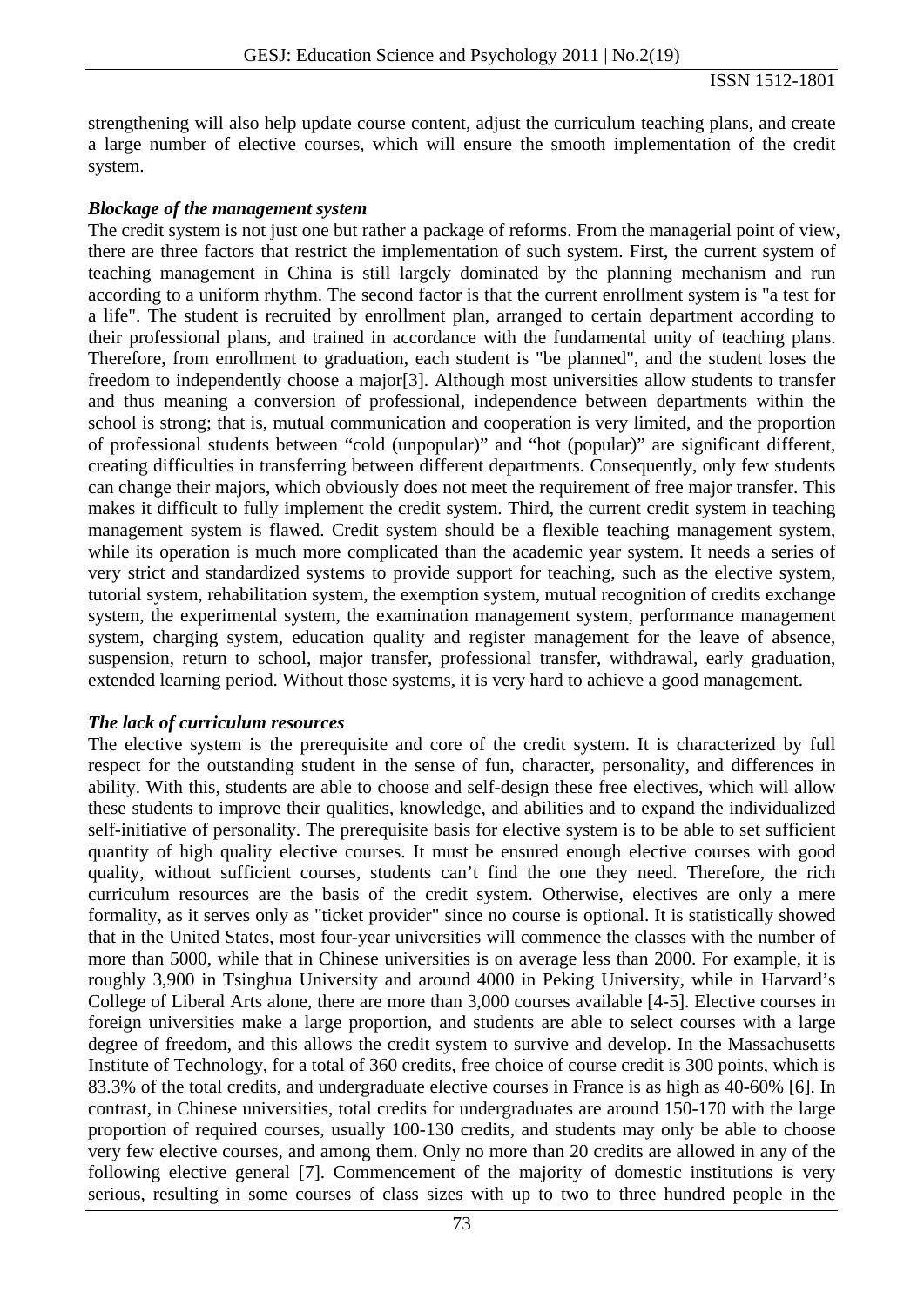elective that is in reality a required course. Found in the survey, 77% and 75% of the students were referred to the limited number of elective courses and the problem of too few hours, respectively [8]. At the local universities, there are even more serious problems with few elective courses and low quality of the classes. Among them, humanities and social sciences, literature and art, scientific methodology, should help improve students' thinking of literacy courses to develop knowledge, but these creations are particularly inadequate [9].

## *The shortage of teachers*

The credit system has a higher level of demand on the number of courses, types, and qualities, which consequently increases the demand for instructors. From the perspective of the amount, since 1999, due to a large increase of enrollment, many universities face a serious shortage of teachers. According to statistics, 1999-2001, with the scale of university students increased by nearly 1 times in population, while the total number of teachers increased by only 31%. China's colleges and universities' student-teacher ratio was on average 16.3:1 in 2000, and the ratio reach the average of 18.2:1 in 2001. Unfortunately, some universities even reach the ratio more than 35:1 [10]. Although increases of enrollment in recent years have slowed down, according to the National Education Development Statistical Bulletin reported that the average student-teacher ratio in 2006, 2007, and 2008 also reached 17.93:1, 17.28:1, 17.23:1, respectively. Statistics from UNESCO show that in developed countries or regions, the student-teacher ratio was significantly lower than that in developing countries; in 39% or more countries and territories, the student-teacher ratio is between 6-10:1, 30% of the national or regional with ratio of 11-15:1, 16-25, and 16.26% of countries or areas with ratio of 16-25:1 [11]. This shows that the relative number of teachers in China is still very low. From the view of quality, with the implementation of credit system, the proportion of elective courses needs to be expanded, the proportion of specialized courses should be reduced, and more elective course with the creation of content have to be opened on the basis of general electives. To accomplish this, it will require more teachers with generous expertise, a broad range of cultural awareness, superb teaching ability, high academic standards, and practical abilities. Only in this way can teachers accomplish something in the cross-disciplinary, interdisciplinary, emerging discipline of teaching, and research in order to level out the students [12]. At Oberlin University in the United States, each teacher is required to open five courses each year to ensure that enough courses are open for students to choose with limited number of teachers [13]. However, in China, for a long time professional teaching programs are divided into a meticulous and stiff academic staff and knowledge structure, and these are both formed according to the requirements of the academic year, consequently causing many teachers' knowledge structure very inflexible and narrow-ranged. This limits adaptability, and makes teachers not multi-skilled and qualified to open new courses as required [2]. From the faculty structure, the overall layout is not rational, uneven distribution of highly educated talent phenomenon is very prominent; there is a concentrated of highly educated human resource in large cities and key institutions, while there is a general lack of college-educated talent teachers in other school. In the age structure, the average age of teachers in an overall downward trend, and with young teachers under the age of 35, becoming the major teaching force, accounting for 48.3% of the total number of full-time faculty [14]. The ideal proportion of Professor: Associate Professor: Assistant Professor: Lecturer is 1:3:4:2 [15]. As enrollment continues to expand, introducing a large number of young teachers then creates a disproportion, since the ratio of instructors with senior professional titles decrease dramatically. In many colleges and universities, young teachers, whose teaching experience and professional theoretical knowledge still need a substantial increase in education, have become a major force. In structure, the different disciplines and professional development among teachers is not balanced, causing a structural shortage of teachers. Due to the emphasis of the teacher recruitment is just to increase the total amount, not scientific disciplines or professional structure, this results in the serious imbalance on disciplines and professional structure.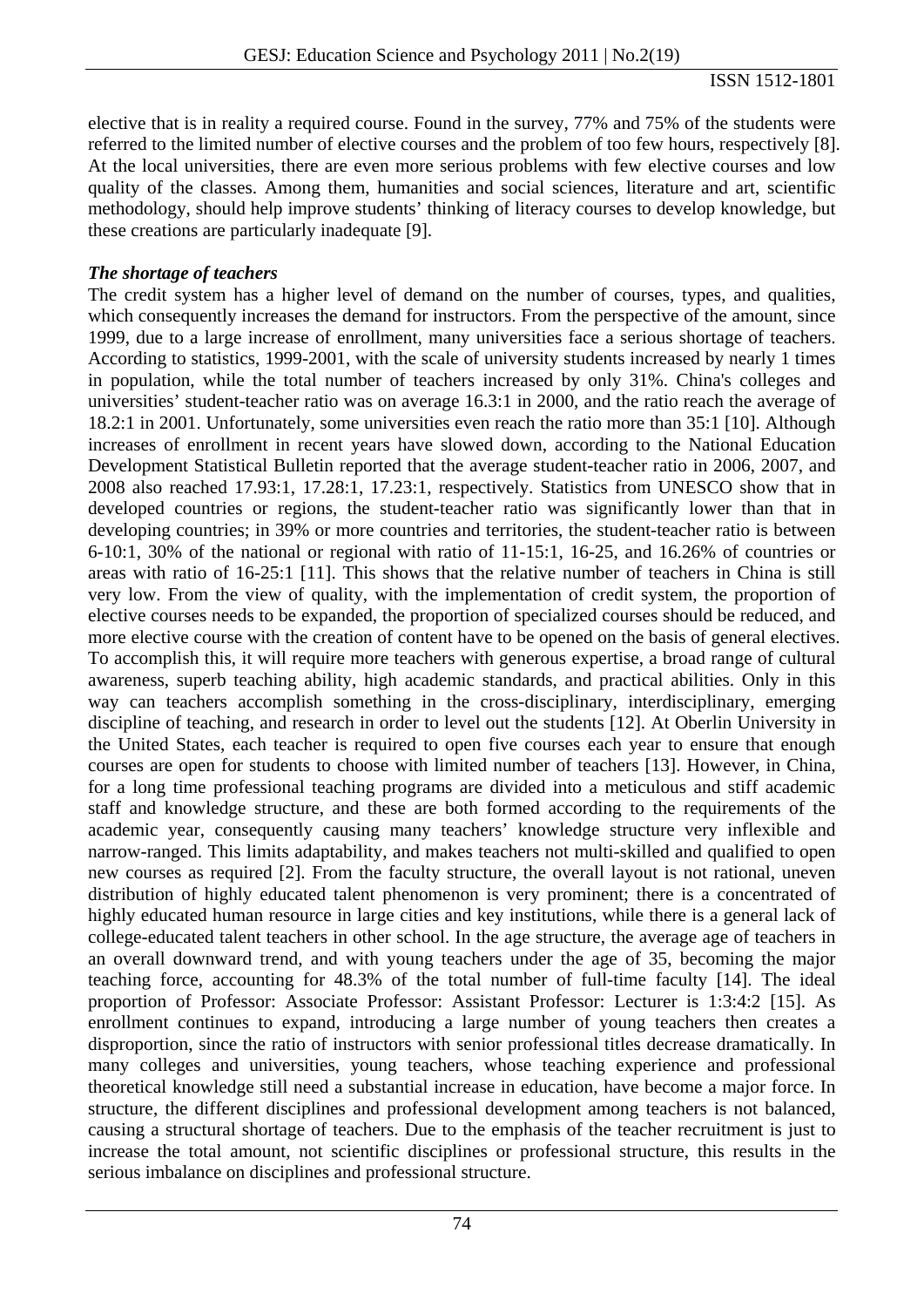### *Lack of material resources and financial resources*

The credit system requires guarantee of a relatively abundant solid material foundations and funds to address the increase of material and financial resources requirements. While funding for education in universities increases, teaching facilities do not match with the simultaneous increase in enrollment, making increasing problems of shortage of resources. This is particularly serious with the following main features: first, infrastructures are not configured in place of teaching, such as the general classrooms, language labs, computer labs, multi-functional classrooms, and multimedia classrooms. Other resources, such as teaching equipments, training sites (laboratory practice base), books and documents, computer network use, and playground areas and facilities, do not meet the teaching needs, either; second, rearing insufficient resources, the lack of the credit system results in students' poor academic performance, suspension, and postponed graduation. This means that universities should have been able to provide more university accommodation, dining and other resources, but most colleges and universities are unable to afford extra other than the prescribed number of years. In addition, the cross-campus elective campuses need to provide more logistical vehicles to ensure that students attend class on time [16]. It is showed that in many schools in China, 80% of appropriated funds are used just for fundamental cost of high education, and funding is difficult to ensure the necessary material and financial resources for the full implementation of the credit system [17].

### *Out of line between course scheduling and signing up for the course*

China's current curriculum is formed under the conditions of the academic year. All courses are set according to specialties and under highly prescriptive, inflexible teaching plan. The school typifies courses each semester, fixes a certain number of hours, arranges courses strictly in accordance with professional grades with no cross-arranging or rolling course arrangement. This reflects the view that the entire teaching management system should have undergone a radical change. In the credit system, the curriculum must be rolling out, where the same course will be arranged in the mornings, afternoons, evenings, and weekends so that students may choose classes according to their differing schedules. The academic year should break the boundaries of the curriculum, regardless of the arrangement in each semester, which is the only way that each classroom unit arrangements can be organized for a semester courses, this will help the curriculum design. Additionally, internships and other practical aspects would be timely. Therefore, this method will facilitate students to adjust their own learning content, optimize their knowledge structure, and control their learning process. Not only is the elective system the basis and prerequisite for the implementation of the credit system, but it is also the soul of the credit system. Compared with the credit system of the generating process, Chinese universities are taking the opposite of this naturally occurring process; the credit system should be introduced first, and then the elective system should be developed. College has not developed a freedom of choice for students' "curriculum supermarket," creating problems for the elective way for the following reasons [4]: 1) There is an abnormally low proportion of electives – even in Chinese colleges where the reform of credit system is somewhat successful, only 30% of all courses are electives compared to most colleges and universities' 15% -25%. 2) The restrictive elective is dominant. Only few universities began offering any elective course modules, and most universities generally do not set any individual elective courses, only offering 6-8 credit elective in multi-disciplinary, cross-department, cross-college credits for students to choose with relatively simple way in general education courses. 3) There are narrow options with less content due to the carefully separated professionals and narrowly defined optional ranges. The students' elective contents are then directly restricted.

## *Single assessment and performance evaluation method*

 Credit scores under the college entrance examination and assessment should be to strengthen the innovative spirit and practical ability for students to form construct from their own knowledge structure and to facilitate students to flexibly adjust their knowledge structure based on changes of the employment situation and personnel needs. However, in most colleges, there are many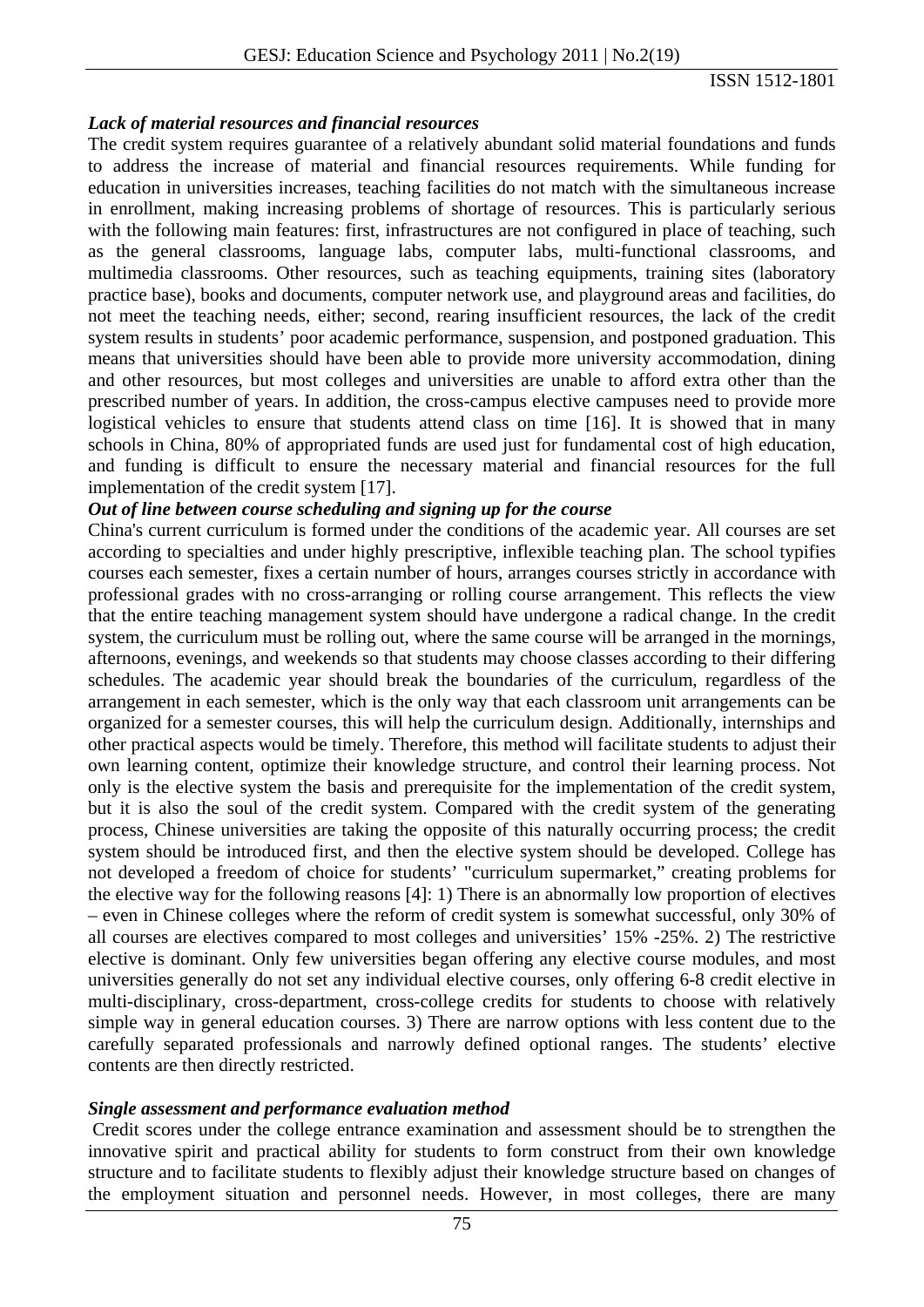drawbacks existing in course evaluation forms and performance evaluation methods: First, it is onesided test content and disorders, where most of the test contents are memory-based. The students then merely use most of their energy in memorizing those test materials, causing the students " write the notes, memorize the notes, and test the notes" mechanically, leaving no choice for student to choose question the contents of the material. This aspect makes students a lack of cultivation and development for initiative and creativity [18]. Additionally, the limited form of examination also poses a problem: most tests are closed book examinations, and many of them are in written form while few of them are oral. The majority are theory examinations with few for skills, while most are just unified examinations and few are specific. This limits chances for student to develop their verbal and hands-on exercise ability, consequently limits the development of student's personality and ability, causes difficulty in meeting training requirements of high-quality employee in the professional world. Third, at the one-sided evaluation method of performance of student achievement, the only assessment is "the score". At present, most course assessments of student achievement are based on test scores by the end of semester, and other forms such as the process and diagnostic examinations for learning consist the only very small proportion, other methods such as classroom participation, homework, papers, social surveys, field production, and field operations that are to evaluate the academic performance of students in the program are hardly existent. The above sentence is grammatically wrong. This is not conducive to teachers nor is it conducive to students who interact in the teaching process. This does not foster an encouraging environment to overcome the defects of examination under the prevailing doctrine and the "success or failure of a test set" in the academic year [19].

## *Supporting measure is out of position* not consistent with other subtitles

Though the reform of credit system in colleges and universities in China appears to cause a stir making changes, the implementation is actually very difficult, as many factors have been involved. This implementation of credit management by no means can be achieved by teaching management or teaching units independently, as all levels of the system need to be introduced, amended, and improved by the government, all school departments also need to work together to build effective educational, personnel, financial, library, logistics, and other support systems. In many colleges and universities, it has been found the implementation process to run credit protection measures is not in place, mainly due to:

1.) Not enough investment in education funding. Rapid expansion of college enrollment and financial allocations are not synchronized, and some still remain in the scale of 1999 funding. In the meantime, tuition revenue has exceeded half of the running cost, which is much higher than the state's set level of quarter of the cost. Due to the absence of adequate funding for education, many universities rely on bank loans to run the credit system.

2.) Employment system for graduate is not complete. The credit system, which means there is no strict time limit for students registration in the school, states that a student can graduate as soon as he or she fulfills all required credits. However, China's current employment system has not completely divorced not a proper word from the track of the employment under the planned economy, and procedures for school release as graduates needs government departments directly involved. For example the police department transfers the identity of graduates at a time limit, and educational administrative departments will issue graduation certificate and report card uniformly. Moreover, the impact of traditional values by society, people tend to adopt the attitude of suspicion and even rejection to earlier or later graduates who are vulnerable to unfair treatment, for example, some employers suspect students on their ability and quality of their background education [2].

3.) Teaching management quality is not good enough, and management methods are old. Not enough attention has been paid on management in countless universities: there are insufficient positions and professional employees with limited systematic management training or the basic theory of pedagogy training, most of universities are still using the out of date , instead of new innovative information technology management. The credit system needs a sharp increase of workload to provide the support for the credit system, all of which requires management of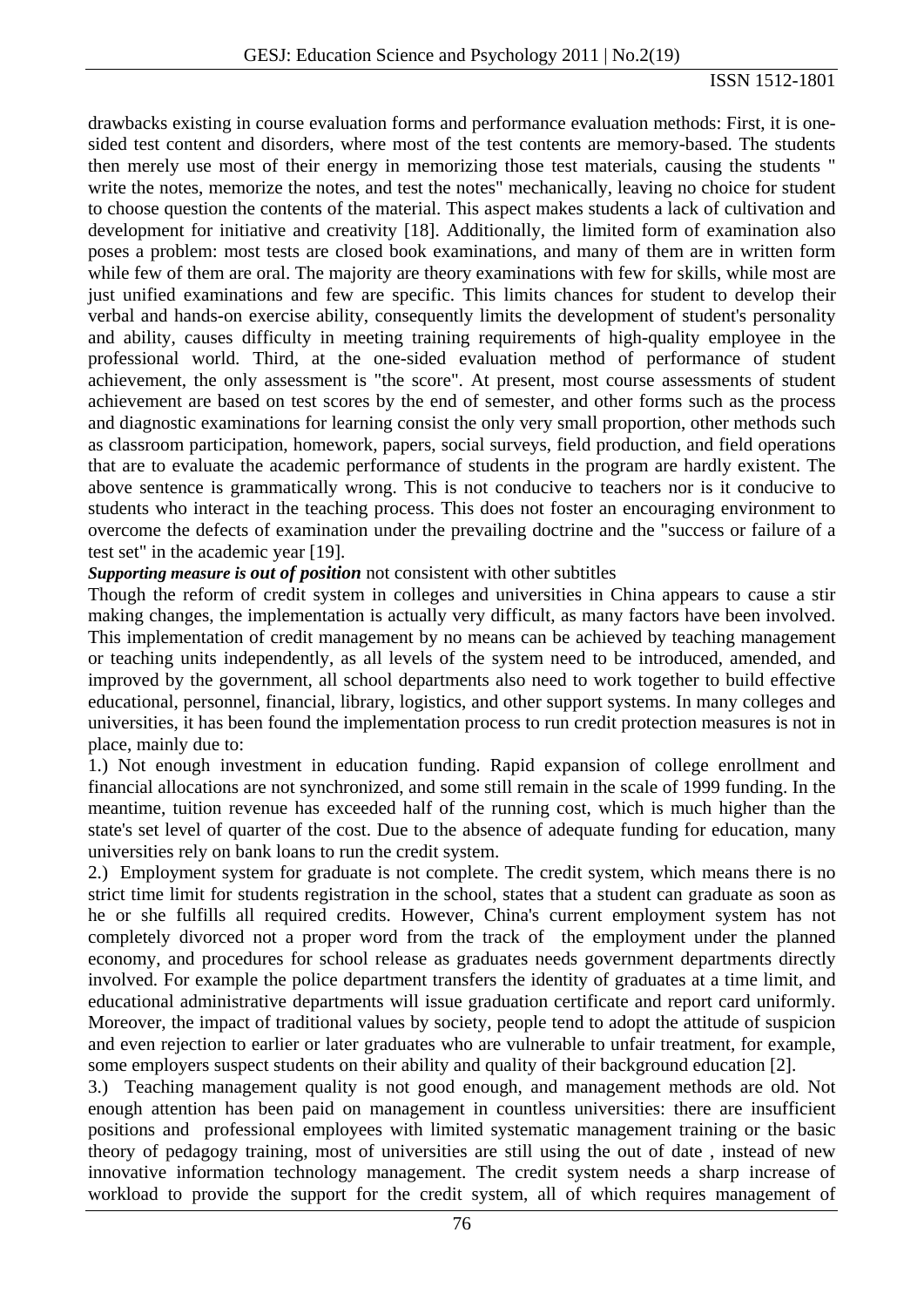employees to get continuous learning advanced management concept, use of advanced management tools, automated management system of teaching, introduction of smart "campus card"system, and other advanced technologies for modern management [20].

4.) The lack of promotion and distribution policies to stimulate teachers to be involved in teaching, opening more classes and good class. In current system, salary, benefit, and positions are all embodied by job classification. During the process of job classification, focusing on scientific research, instead of merely teaching, is more important; while the quantity, quality and frequency of classes are not indicative of job promotion or year-end appraisal, resulting in many teachers not paying enough attention to teaching. If the policy does not reboot and improve, the distribution of job will subside, and the main incentive mechanism to improve elective courses, achieve hard work and excellent pay will dissipate. The credit system will then lose the soil for the survival.

5.) There are problems due to the lack of standardization, operational management system for credit fee. Charge on credit is a straightforward way of education services. It reminds the school that students are the main consumers for the service, the teaching, which is more conducive to the school to establish service awareness and the implementation of the dominant position of students. It also can reduce the arrears, which is a headache not a good word for many universities. In many colleges and universities, the principles of credit fee are the "prepaid school year, school year-end clearing, settlement graduation," which is actually charged with the similar way to traditional school system. In schools, the current charging standards are based mainly on the level of economic development in various regions, rather than the various disciplines or the professional to measure the actual teaching costs. Therefore, the college financial departments should cooperate with the relevant functional departments of higher education reasonably to estimate the total cost and to determine reasonable credit fees. Normative use of the system will protect practical and efficient operation [21].

6.) There is a shortage of library materials, logistics resources and support services. The credit system is supposed to make arrangements for our students very flexible, and to achieve this goal, a logistical support system is needed to meet the individual needs. Resources such as books, materials, and other departments need to be open to students throughout the day, as well as a collection of printed document information by computer technology with network technology for reprocessing to speed up digital information collection, transmission networks, resource sharing, and automation of borrowing so that the flow and using of the existing paper documents can be fully expanded and extended to ease the reader's needs on the context of on the books and information [22]. Dormitories, canteens, and other logistical departments should be intensified reform. Student dormitories and apartment management should be implemented to provide hotel-style services so that students have a sense of home, and student canteens should be replaced by a student restaurant, open for business social services, to meet the different time student dining needs.

# **Conclusion**

Taken together, after the rapid development of higher education for many years in China, the reform attention has been more focused to improve the quality, instead of the scale of development, to adapt to the needs of rapid economic development and the strategic adjustment of economic structure. The credit system has the flexibility of learning time, learning content, selective excitation of potential teachers, feasibility of individualization, comprehensive capacity-building, and adaptability of the society [23]. The goal is to train students to get knowledge, ability, quality and other aspects of the coordinated development to become the the best seller of emplyeement market. Therefore, the construction of the credit system in Chinese universities should take full account of national circumstances, the local situation and the school district's school situation; a careful analysis of problems and constraints should be carried out during the implementation of credit system in different types and levels of college credit. Only when appropriate solutions and measures are developed, the advantages of credit system can be exerted to train highly qualified personnel to adapt to the needs of society.